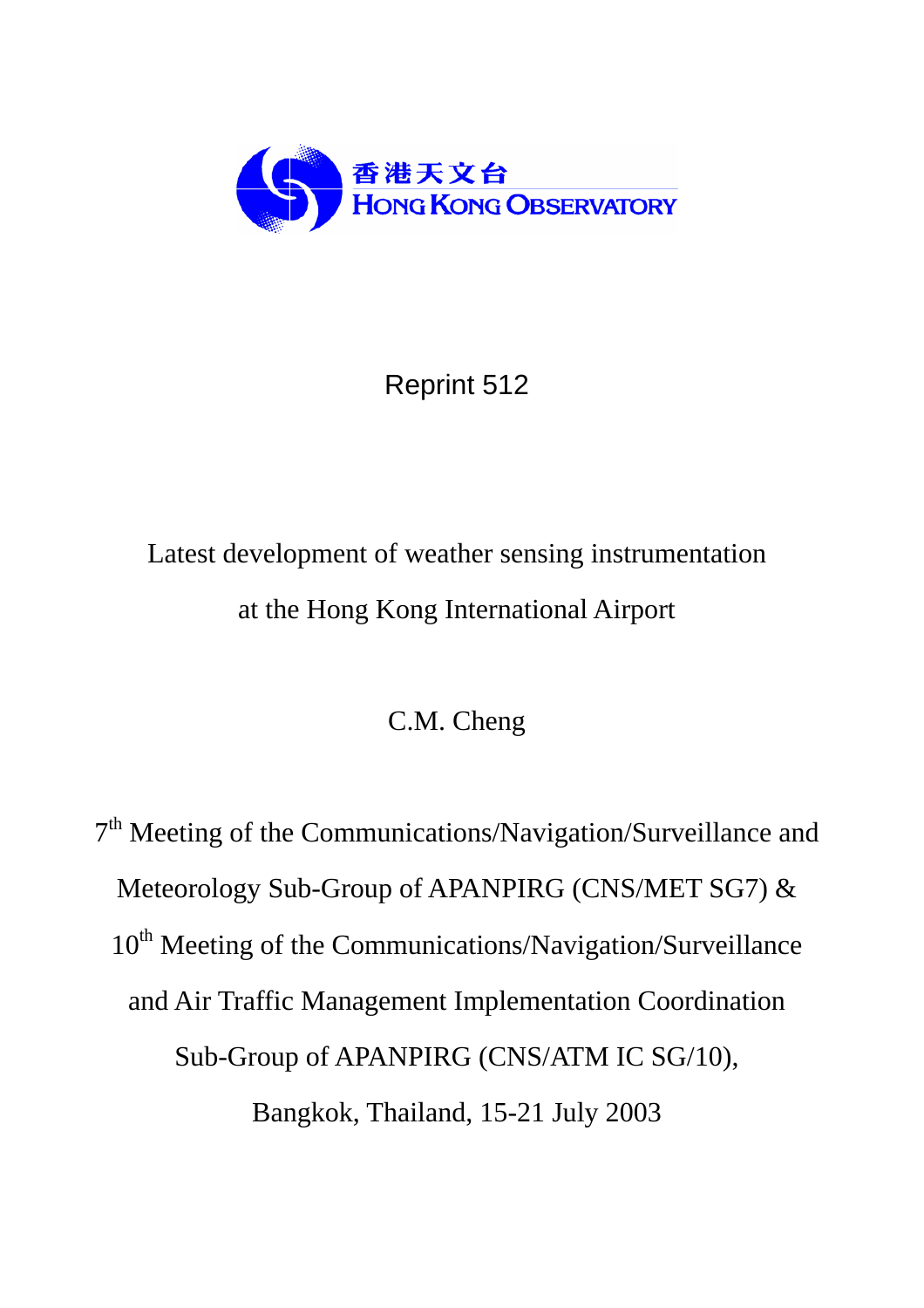

*International Civil Aviation Organization* 

**Seventh Meeting of CNS/MET Sub-Group of APANPIRG** 

Bangkok, Thailand,  $15 - 21$  July 2003

# **Agenda Item 12: MET support for operations at aerodromes and terminal areas**

# **LATEST DEVELOPMENT OF WEATHER SENSING INSTRUMENTATION AT THE HONG KONG INTERNATIONAL AIRPORT**

(Presented by Hong Kong, China)

#### **Summary**

This paper presents the development of weather sensing instrumentation at the Hong Kong International Airport over the past year.

#### **1 Introduction**

1.1 The Hong Kong Observatory (HKO) implemented a number of automatic weather sensing instruments at the Hong Kong International Airport (HKIA) in the past year. These include, among others, a Doppler LIght Detection And Ranging (LIDAR) system and six forward scatter meters.

# **2 LIDAR**

- 2.1 HKO installed a Doppler LIDAR at HKIA in mid-2002. The first of its kind in the world for operational aviation weather alerting, the LIDAR detects movement of aerosols in the air to determine the wind flow in clear air conditions. Located near the centre of HKIA, the LIDAR performs surveillance scans over the aircraft landing and departure flight paths.
- 2.2 The LIDAR has revealed wind patterns never seen before by other weather sensors in Hong Kong, China. These include sea-breeze structure, gust fronts ahead of severe thunderstorms as well as complex wind flow behind hilly terrain. A case in point occurred on 11 September 2002 when Severe Tropical Storm Hagupit over the northern part of the South China Sea brought high winds to Hong Kong, China. With winds crossing the hills south of HKIA, alternating streaks of high and low wind speeds appeared over the airport (see Figure 1). The LIDAR depicted these streaks well and enabled early issuance of the windshear alert to aircraft. Altogether 23 aircraft had to go around that day due to encounter of windshear.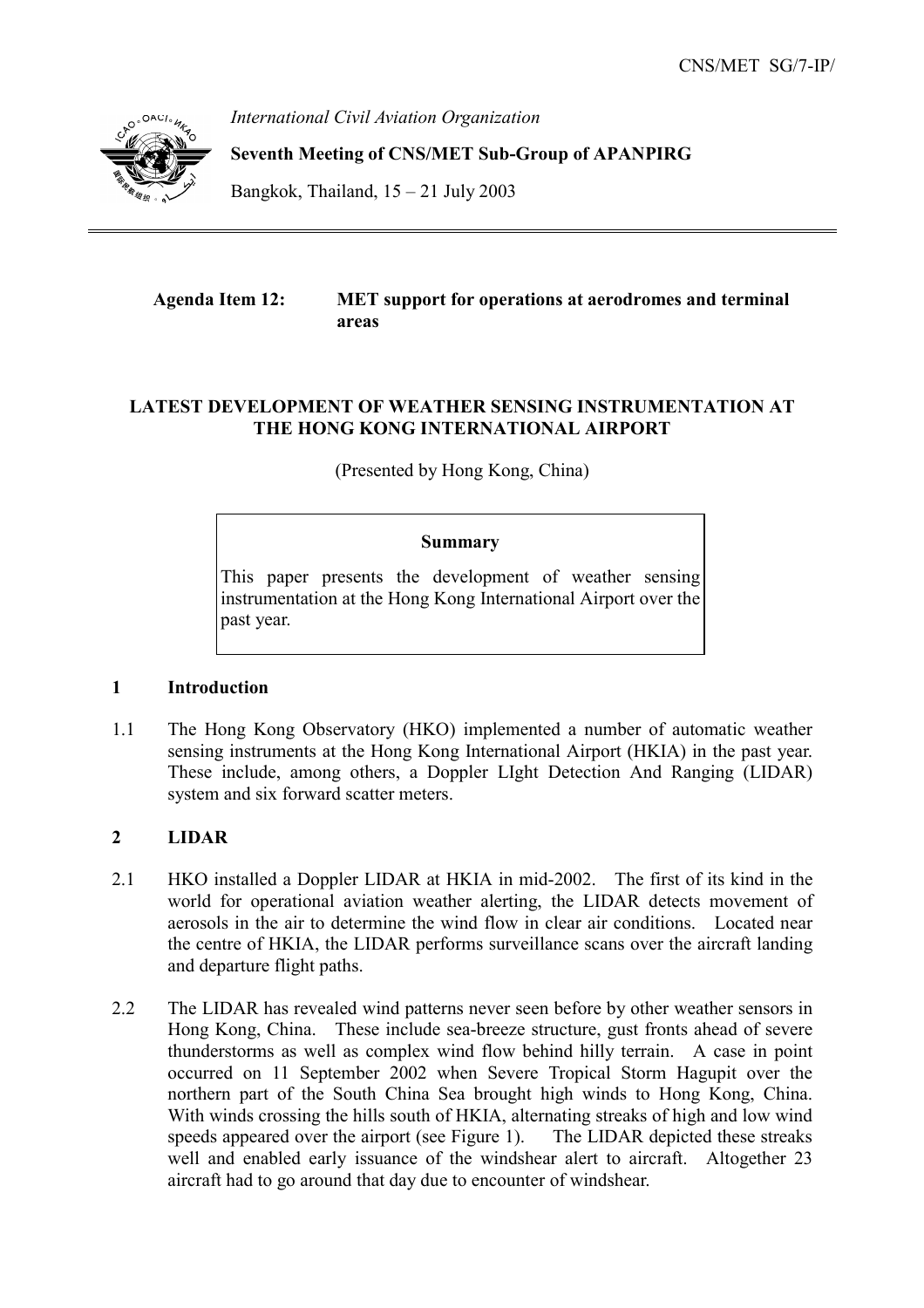2.3 In Hong Kong, China, a majority of windshear events occur in rain-free weather, particularly in spring when winds blow across the complex terrain on Lantau Island. The LIDAR has been found to be very helpful under these conditions, enabling the weather forecaster to issue timely windshear alerts.

# **3 Forward Scatter Meters**

- 3.1 To strengthen visibility observations at HKIA, six sets of forward scatter meters (see Figure 2) were installed on the two runways of the airport, three on each runway. They are sited alongside the existing runway visual range transmissometers and provide automatic visibility readings representative of the take-off and landing areas of the runways in compliance with the recommendation 4.6.3 of ICAO Annex 3. This facilitates reporting of visibility in the local routine and special reports.
- 3.2 Since their installation in late 2002, the forward scatter meters have been providing readings that are found to correlate well with transmissometer observations. Also, they generally give more precise visibility readings than human observations, especially in the night hours.
- 3.3 In the reporting of visibility in METAR/SPECI reports and in local routine and special reports, the weather observer takes into consideration both the human observations and the instrument readings from forward scatter meters and transmissometers. The general rule of visibility reporting is as follows:
	- (i) In the event that the human observed value is lower than readings from instruments, e.g. in the case of approaching fog that has not reached the instrument site, then the human observed visibility will be reported;
	- (ii) At night, more weight is put on readings given by the forward scatter meters; and
	- (iii) When the visibility is low, readings from instrument take precedence over human observations, particularly when visibility falls below 2000m. More weight is put on transmissometers as they generally give more accurate readings at low visibility conditions.

# **4 Action**

4.1 The meeting is invited to note the information provided in this paper.